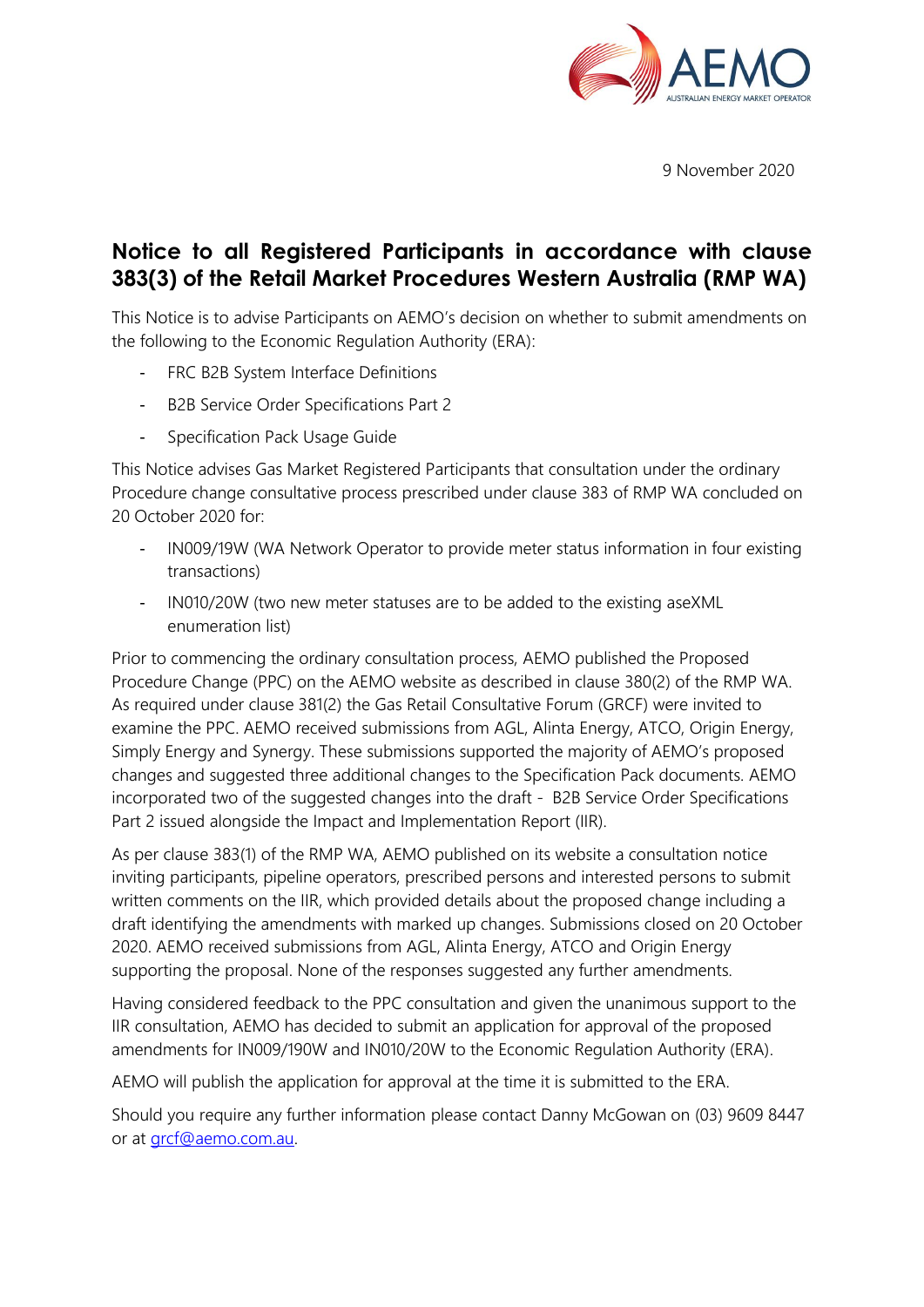

## **SUBMISSIONS RECEIVED FOR IN009/10W AND IN010/20W**

Section 1A - General Comments on the IIR - Network Operator to provide meter status information in 4 existing transactions (IN009/19W).

| <b>Topic</b>                                                                                                                                                                                                                                                                                                                                                                           | Item#          | Who         | <b>Response Received</b>                                                                                                                                                                                                                                                                                        | <b>AEMO</b> response                                                     |
|----------------------------------------------------------------------------------------------------------------------------------------------------------------------------------------------------------------------------------------------------------------------------------------------------------------------------------------------------------------------------------------|----------------|-------------|-----------------------------------------------------------------------------------------------------------------------------------------------------------------------------------------------------------------------------------------------------------------------------------------------------------------|--------------------------------------------------------------------------|
| Sections 1 to 9 of the IIR sets out <b>AEMOs</b> critical<br>examination of the proposal.<br>Does your organisation supports AEMO's<br>examination of the proposal?<br>If no, please specify areas in which your<br>organisation disputes AEMO examination proposal<br>and include information that supports your<br>organisation rational why you do not support<br>AEMO examination. |                | Alinta      | Alinta Energy supports the proposed<br>changes set out in the IIR (for IN009/19W) to<br>include the Meter Status field in the following<br>network operator transactions:<br>• NMIDiscoveryResponse<br>• NMIStandingDataResponse<br>• MeterDataNotification /<br>CSVConsumptionData<br>• CSVHistoryResponseData | <b>AEMO</b> acknowledges Alinta<br>Energy's support for the<br>proposal. |
|                                                                                                                                                                                                                                                                                                                                                                                        | $\overline{c}$ | AGL         | AGL supports the review undertaken by<br><b>AEMO</b>                                                                                                                                                                                                                                                            | AEMO acknowledges AGL's<br>support of AEMO's review.                     |
|                                                                                                                                                                                                                                                                                                                                                                                        | $\overline{3}$ | <b>OE</b>   | Origin agrees with AEMO's assessment of<br>this initiative.                                                                                                                                                                                                                                                     | AEMO acknowledges that<br>Origin agrees with AEMO's<br>assessment.       |
|                                                                                                                                                                                                                                                                                                                                                                                        | $\overline{4}$ | <b>ATCO</b> | ATCO supports AEMO's examination of the<br>IN009/19W proposal as set out in Sections 1-<br>9.                                                                                                                                                                                                                   | AEMO acknowledges ATCO's<br>support for AEMO's<br>examination.           |
| Section 10 and 11 of the IIR set out <b>AEMOs</b><br>recommendation and timeframes.                                                                                                                                                                                                                                                                                                    | 5              | Alinta      | Alinta Energy agrees with the changes<br>proposed in the IIR for IN009/19W and with                                                                                                                                                                                                                             | AEMO acknowledges Alinta's<br>support for the proposal and               |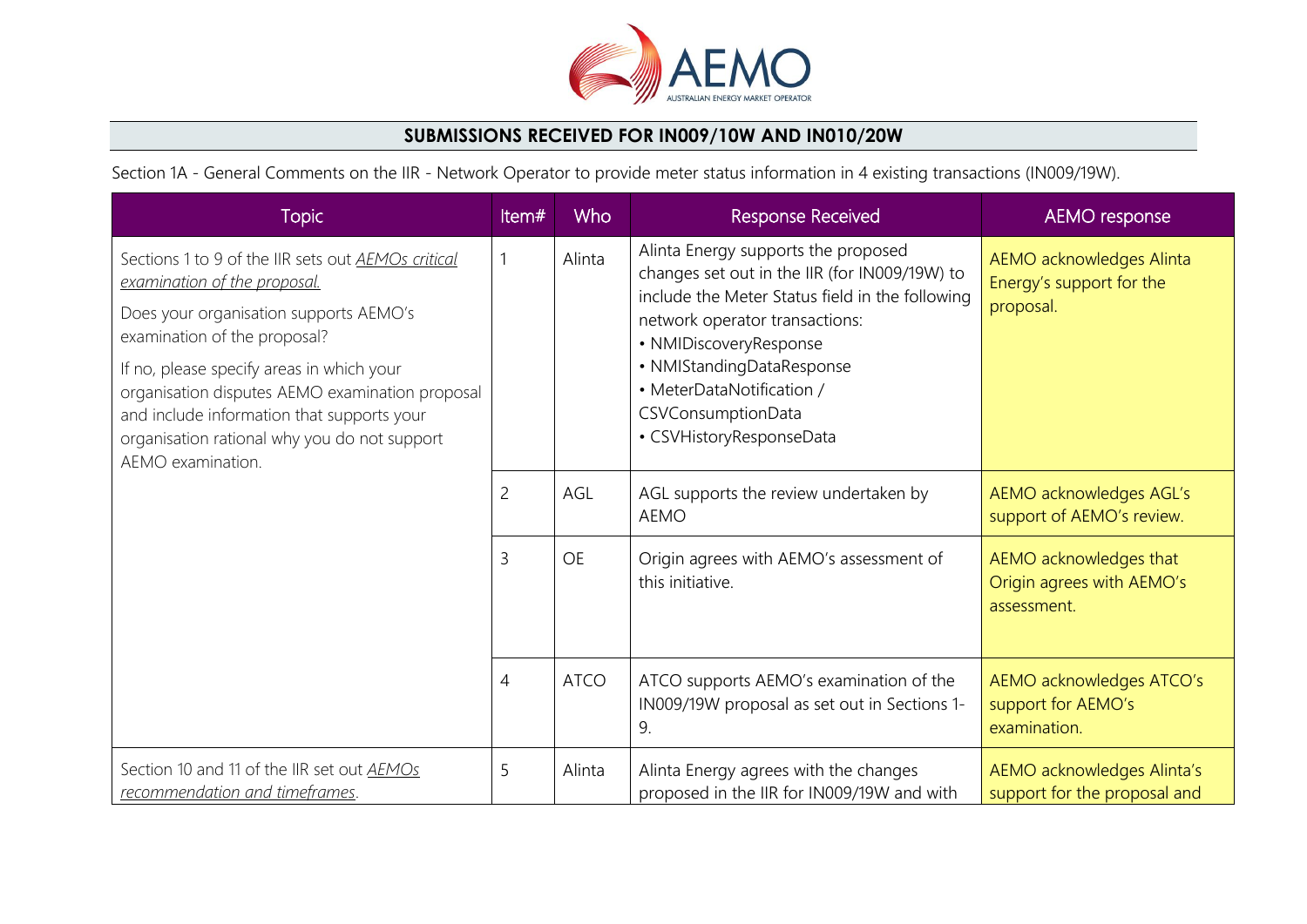| Does your organisation supports AEMO position<br>to recommend the procedures changes and the<br>timeline for those procedures change to take<br>effective? |                |             | the proposal to bundle this program of work<br>with the other programs of work noted for<br>both the west and east coasts to ensure the<br>most cost effective and efficient outcome for<br>both AEMO and market participants                                                                                                                                                               | for the proposal's being<br>implemented alongside other<br>initiatives proposed for Q4<br>2021.                                                                      |
|------------------------------------------------------------------------------------------------------------------------------------------------------------|----------------|-------------|---------------------------------------------------------------------------------------------------------------------------------------------------------------------------------------------------------------------------------------------------------------------------------------------------------------------------------------------------------------------------------------------|----------------------------------------------------------------------------------------------------------------------------------------------------------------------|
|                                                                                                                                                            | 6              | AGL         | AGL supports these changes being 'bundled'<br>with other system changes scheduled for Q4<br>2021.                                                                                                                                                                                                                                                                                           | AEMO acknowledges AGL's<br>support for the proposal and<br>that the proposal's being<br>implemented alongside other<br>initiatives proposed for Q4<br>2021.          |
|                                                                                                                                                            | $\overline{7}$ | <b>OE</b>   | Origin supports to bundle this change with<br>the east coast Gas Life Support (GLS)<br>changes (IN003/20) and with the east and<br>west coast CustomerDetailsRequest (CDR)<br>and CustomerDetailsNotification (CDN)<br>transactions changes (IN011/20 and<br>IN003/20W).<br>Origin understands IN002/15W and IN026/15<br>(New JECs) is also incorporated with this<br>bundled work package. | AEMO acknowledges Origin<br>Energy's support for the<br>proposal and for the proposal's<br>being implemented alongside<br>other initiatives proposed for<br>Q4 2021. |
|                                                                                                                                                            | 8              | <b>ATCO</b> | ATCO supports the recommended procedure<br>change and its inclusion into AEMO's<br>consolidated programme of works planned<br>to take effect in Q4 2021.                                                                                                                                                                                                                                    | AEMO acknowledges ATCO's<br>support for the proposal and<br>that the proposal's being<br>implemented alongside other                                                 |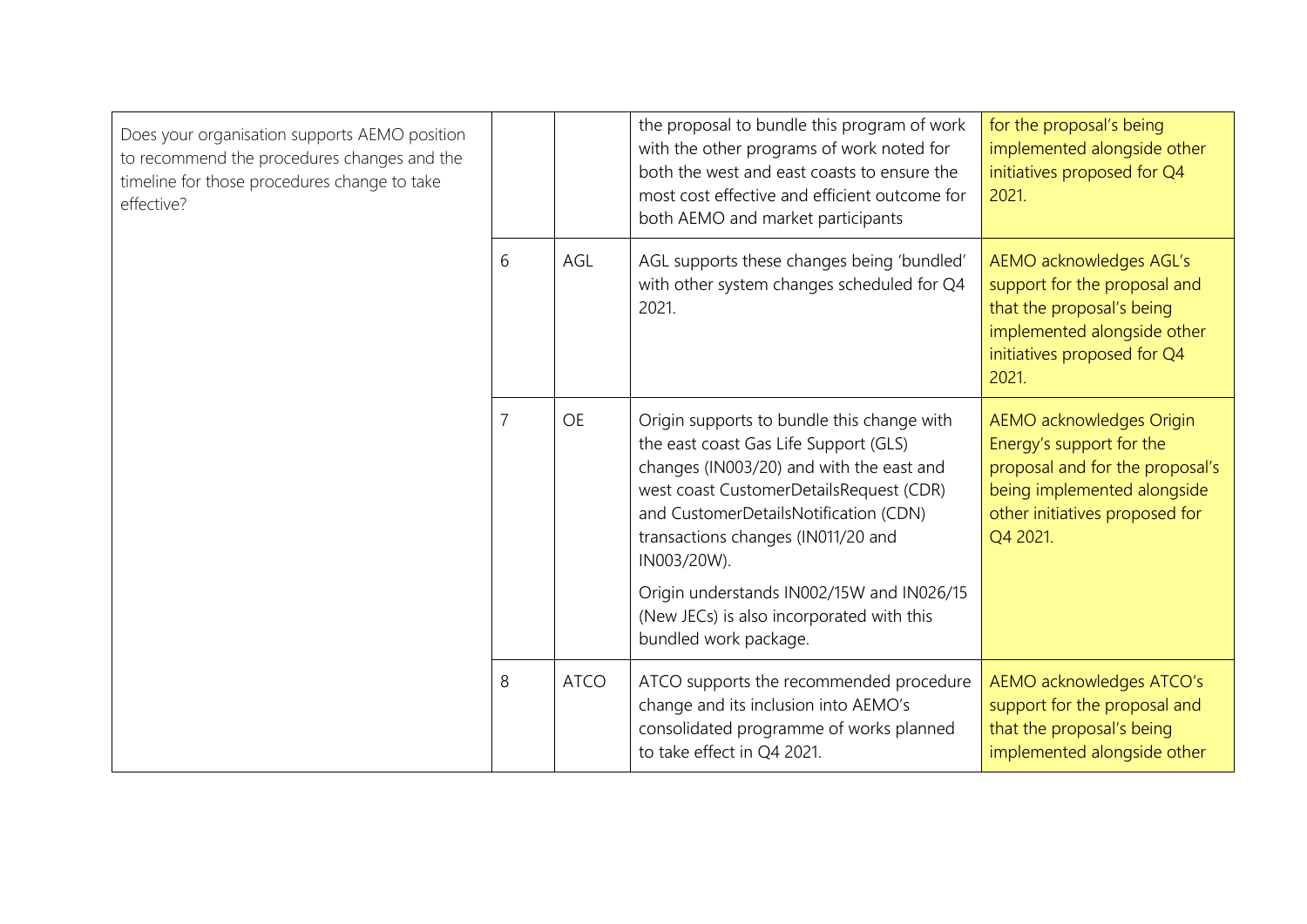|  |  | $\mid$ initiatives proposed for Q4 |
|--|--|------------------------------------|
|  |  | 2021.                              |

## Section 1B - Section 1B General Comments on the IIR - Add two new meter statuses to the existing enumeration list (IN010/20W)

| <b>Topic</b>                                                                                                                                                                                                                                                                                                                                                                    | Item $#$ | Who         | <b>Response Received</b>                                                                                                                                                                    | <b>AEMO</b> response                                                                    |
|---------------------------------------------------------------------------------------------------------------------------------------------------------------------------------------------------------------------------------------------------------------------------------------------------------------------------------------------------------------------------------|----------|-------------|---------------------------------------------------------------------------------------------------------------------------------------------------------------------------------------------|-----------------------------------------------------------------------------------------|
| Sections 1 to 9 of the IIR sets out AEMOs critical<br>examination of the proposal.<br>Does your organisation supports AEMO's<br>examination of the proposal?<br>If no, please specify areas in which your<br>organisation disputes AEMO examination<br>proposal and include information that supports<br>your organisation rational why you do not<br>support AEMO examination. | 9        | A;inta      | Alinta Energy supports the proposed changes<br>set out in the IIR (for IN010/20W) to add<br>two additional codes to the Meter Status<br>field:<br>• Trailer AC (Trailer Air Coupling device | <b>AEMO</b> acknowledges Alinta<br>Energy's support for the<br>proposal.                |
|                                                                                                                                                                                                                                                                                                                                                                                 |          |             | installed)<br>• No Reg (Regulator removed from meter)                                                                                                                                       |                                                                                         |
|                                                                                                                                                                                                                                                                                                                                                                                 | 10       | AGL         | AGL supports AEMO's examination of this<br>process.                                                                                                                                         | AEMO acknowledges AGL's<br>support of AEMO's examination<br>of the proposal.            |
|                                                                                                                                                                                                                                                                                                                                                                                 | 11       | <b>OE</b>   | See item #3                                                                                                                                                                                 | See item #3.                                                                            |
|                                                                                                                                                                                                                                                                                                                                                                                 | 12       | <b>ATCO</b> | ATCO supports AEMO's examination of the<br>IN010/20W proposal as set out in Sections 1-<br>9.                                                                                               | AEMO acknowledges ATCO's<br>support for AEMO's<br>examination.                          |
| Section 10 and 11 of the IIR set out AEMOs<br>recommendation and timeframes.                                                                                                                                                                                                                                                                                                    | 13       | Alinta      | Alinta Energy agrees with the changes<br>proposed in the IIR for IN010/20W and with                                                                                                         | AEMO acknowledges Alinta's<br>support for the proposal and<br>that the proposal's being |